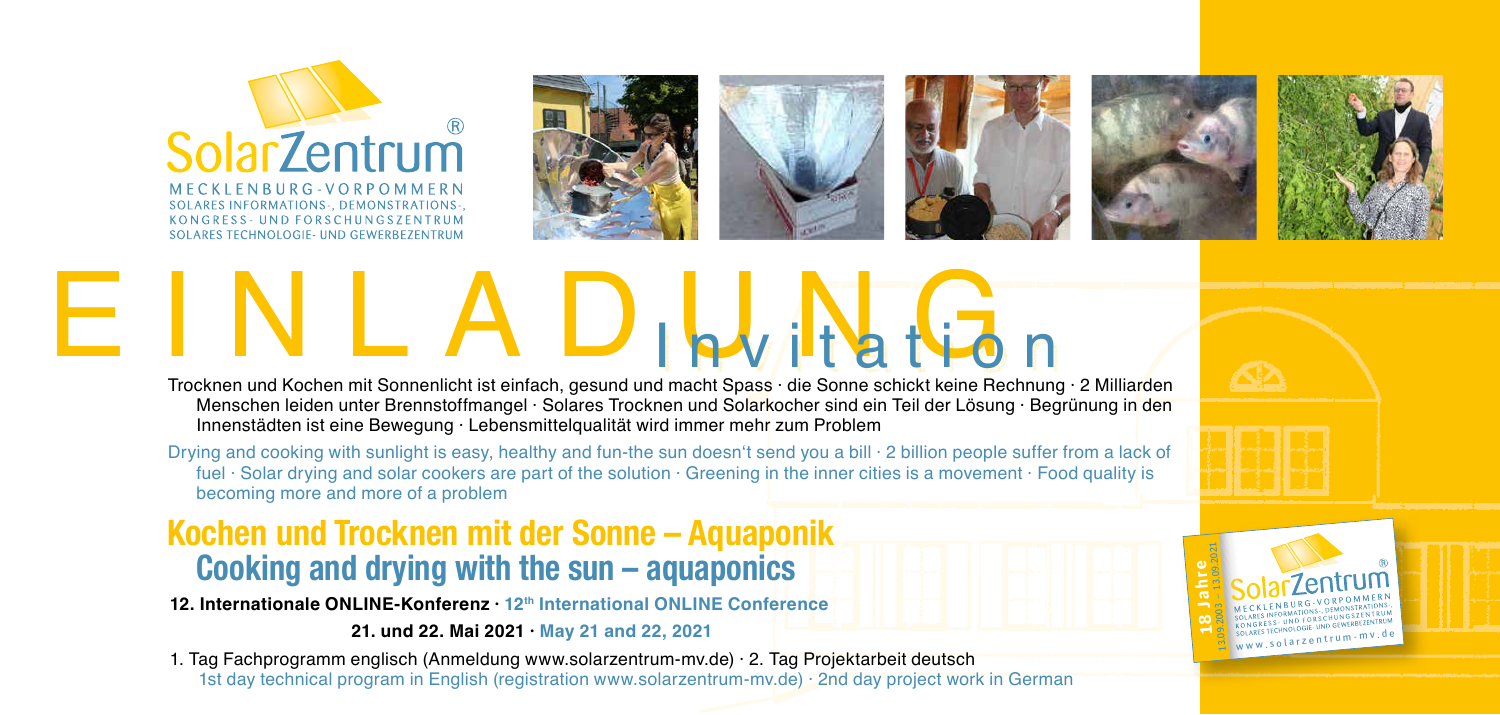## **Programm 21.05.2021 · Program May 21, 2021 · Food quality, solar cooking, farming and gardening**

#### 13:30 **Opening**

Dr.-Ing. Brigitte Schmidt; Solarzentrum MV; Wietow; DE Michael Bonke; solargourmet; Düsseldorf; DE

- 13:45 **Sustainability with renewable energies in Green Ashram a case study;**  Deepak Gadhia; Sunrise CSP India and Trustee; Muni Seva Ashram; IN
- 14:15 **Solutions for Solar Cooking at a latitude of 54deg North;**  Seggy Segaran; GB
- 14:45 **Slick Solar Stove Another look at evacuated tube cookers;**  Dave Oxford; Stewart Maclachlan; GB
- 15:15 **A Parabolic Solar Cooking Device Developed in Lesotho, Southern Africa;** Ivan Yaholnitsky; Bethel Business and Community Development Center Lesotho; LS
- 15:45 **Discussions and questions**

#### **Break 1 hour**

- 17:15 **Construction and use of solar funnel Pucca cooker;**  Celestino Ruivo; Institute of Engineering, University of Algarve; PT Association for the Development of Industrial Aerodynamics; PT
- 17:45 **Aquaponics as a guarantee for safe nutrition even with climate change;**  Dr.-Ing. Ditmar Schmidt; Solarinitiative Mecklenburg Vorpommern (SIMV e.V.); Triwalk; DE

18:00 **Poster: Utilizing solar energy for duckweed (Lemna spp.) growth in arid regions as a potentially important food additive in animal and human nutrition;** Samuel Appelbaum1 and Gideon Oron2; Blaustein Institutes for Desert Research, Ben-Gurion University of the Negev; IL; 1 French Associates Institute for Agriculture and Biotechnology of Drylands, 2 Zuckerberg Institute for Water Research

- 18:10 **Cooking experiences with the solar generator at Folkecenter update on the work in Africa – a brush up on the project in east Africa (Tanzania, Kenya & Uganda – Ease-ca Project)** Tonny Brink; Nordic Folkecenter for Renewable Energy; Hurup Thy; DK,
- 18:30 **Oloid- use in fish farming-first approaches;**  Robert Dietrich; Olioid GmbH; Berlin; DE
- 18:45 **Development of drying technologies using renewable resources in Chiapas mexico: a review;**

Juana María Hernández Jarquín; Red Mujeres en Energías Renovables y Eficiencia Energética (REDMEREE); MX

- 19:15 **Discussions and questions**
- **End of day 1**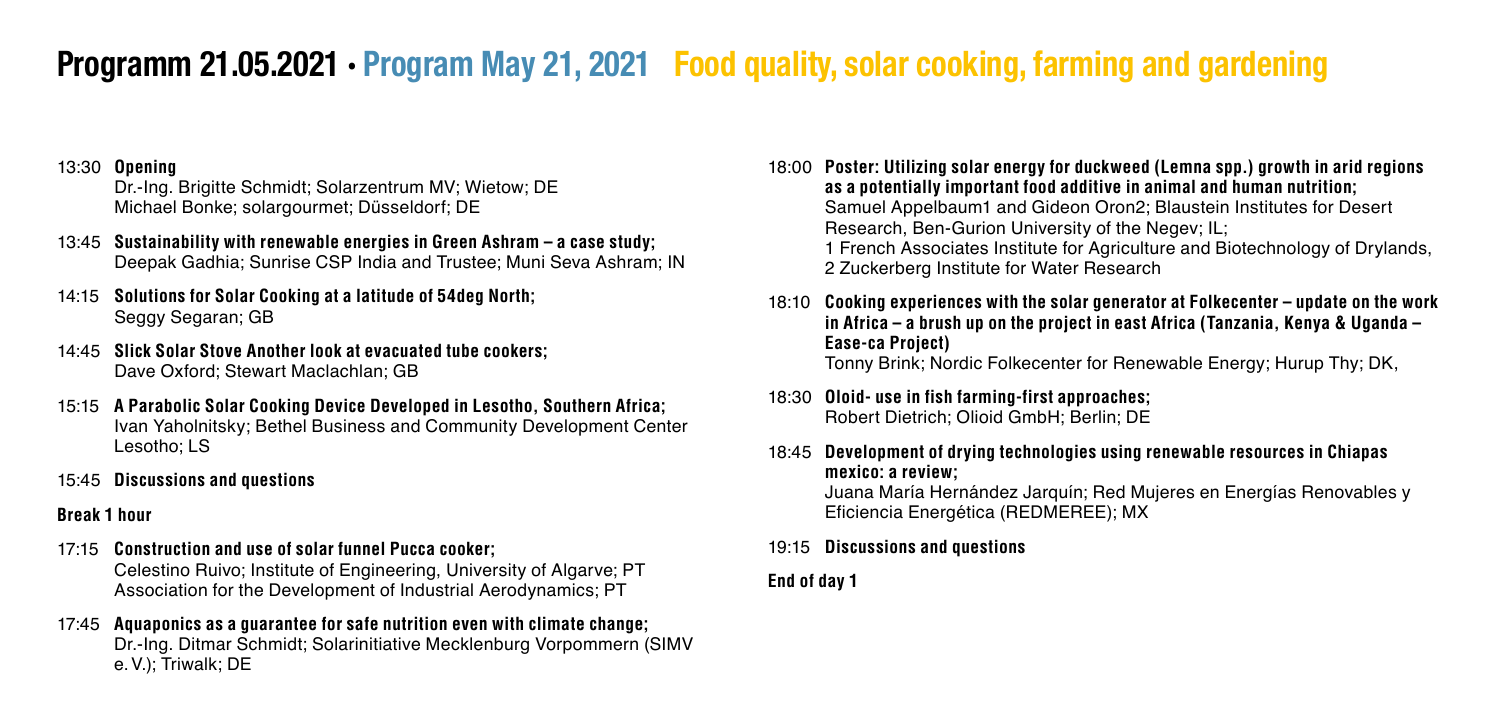## **Programm 22.05.2021 · Program May 22, 2021 · Food quality, solar cooking, farming and gardening**

#### 10:00 **Begrüßung · welcome**

Dr.-Ing. Brigitte Schmidt; Solarzentrum MV; Wietow; DE Michael Bonke; solargourmet; Düsseldorf; DE

10:15 **Vortrag mit Präsentation im Außenbereich · Lecture with presentation in the outdoor area:**

**Der Solargenerator – Gemeinschaftsprojekt mit dem Folkecenter Dänemark;**  Dr. Gotthard Schulte-Tigges; Olioid GmbH Berlin; DE **The solar generator joint project with Folkecenter Denmark;** Dr. Gotthard Schulte-Tigges; Olioid GmbH Berlin; DE

#### **ab 11:00 Uhr Projektarbeit · from 11:00 a.m. project work**

- 1. Konservieren von Obst und Gemüse sowie backen mit dem Solarkocher · Preserving fruit and vegetables and baking with the solar cooker
- 2. Kochkurs, Dr. Brigitte Schmidt; Öl-Eiweiss-Kost nach Dr. Johanna Budwig · cooking class, Dr. Brigitte Schmidt; Oil-protein diet according to Dr. Johanna Budwig
- 3. Wir basteln einen Trichterkocher; Michael Bonke, Solargourmet; Düsseldorf; DE – Unkostenbeitrag für Material 20 € · We make a funnel cooker; Michael Bonke, solar gourmet; Düsseldorf; DE – Contribution to expenses for material 20 €
- 4. Besichtigung des Aquaponikprojektes im "Zentrum für angewandte Aquaponik David Ben-Gurion" im Energy Power Greenhouse (EPG) des Solarzentrums MV ·

Visiting the aquaponics project in the "Center for Applied Aquaponics David Ben-Gurion" in the Energy Power Greenhouse (EPG) of the Solar

**16:00 Uhr Ende des Tages · 4:00 p.m. end of the day**